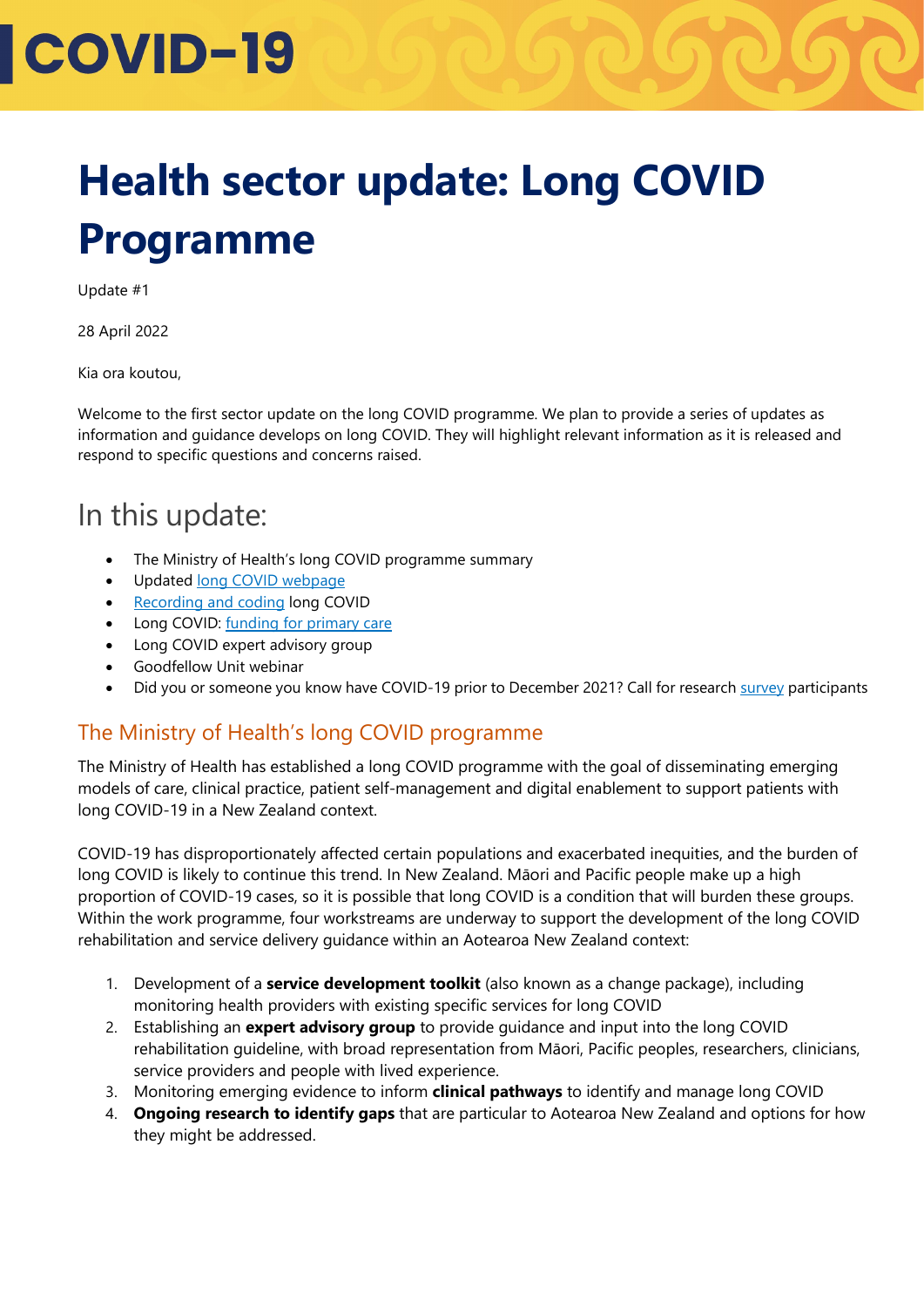## **COVID-19**

#### Long COVID webpage updated

The Ministry of Health website and the [long COVID webpage](https://www.health.govt.nz/covid-19-novel-coronavirus/covid-19-health-advice-public/about-covid-19/long-covid#understand) will be continually updated as the evidence emerges. On this page:

- [Long-term health impacts of COVID-19](https://www.health.govt.nz/covid-19-novel-coronavirus/covid-19-health-advice-public/about-covid-19/long-covid#impacts)
- [Long COVID definitions](https://www.health.govt.nz/covid-19-novel-coronavirus/covid-19-health-advice-public/about-covid-19/long-covid#definitions)
- [Symptoms of long COVID](https://www.health.govt.nz/covid-19-novel-coronavirus/covid-19-health-advice-public/about-covid-19/long-covid#symptoms)
- [Who gets long COVID](https://www.health.govt.nz/covid-19-novel-coronavirus/covid-19-health-advice-public/about-covid-19/long-covid#who-gets)
- **[Burden of long COVID](https://www.health.govt.nz/covid-19-novel-coronavirus/covid-19-health-advice-public/about-covid-19/long-covid#burden)**
- [Possible causes of long COVID](https://www.health.govt.nz/covid-19-novel-coronavirus/covid-19-health-advice-public/about-covid-19/long-covid#causes)
- [Treatment, management and support options](https://www.health.govt.nz/covid-19-novel-coronavirus/covid-19-health-advice-public/about-covid-19/long-covid#treatment)
- [Tracking symptoms](https://www.health.govt.nz/covid-19-novel-coronavirus/covid-19-health-advice-public/about-covid-19/long-covid#tracking)
- [Impact of vaccination on long COVID](https://www.health.govt.nz/covid-19-novel-coronavirus/covid-19-health-advice-public/about-covid-19/long-covid#vaccination)
- What the Ministry of Health is doing [to manage the long-term effects of COVID](https://www.health.govt.nz/covid-19-novel-coronavirus/covid-19-health-advice-public/about-covid-19/long-covid#understand)

#### Recording and coding long COVID

This information is for GPs, hospital clinicians and their software industry partners. It should be used to record details of COVID-19 in the affected patient's health record.

Coding is now available for post-acute COVID-19 and for long COVID.

You should use the SNOMED CT codes in the table below for case classification, following the [case definition and](https://www.health.govt.nz/covid-19-novel-coronavirus/covid-19-information-health-professionals/case-definition-and-clinical-testing-guidelines-covid-19)  [testing guidance for COVID-19](https://www.health.govt.nz/covid-19-novel-coronavirus/covid-19-information-health-professionals/case-definition-and-clinical-testing-guidelines-covid-19)**.** These SNOMED concepts and terms are included in the [SNOMED CT New Zealand](https://www.health.govt.nz/nz-health-statistics/classification-and-terminology/new-zealand-snomed-ct-national-release-centre/snomed-ct-subsets-and-maps)  [Edition](https://www.health.govt.nz/nz-health-statistics/classification-and-terminology/new-zealand-snomed-ct-national-release-centre/snomed-ct-subsets-and-maps)**.** If your software does not yet support SNOMED, you will have to use the equivalent Z codes, PMS codes or ICD-10-AM codes.

| Concept                        | <b>SNOMED CT code</b> | Z code | <b>Medtech code</b> | <b>Profile code</b> | ICD-10-AM |
|--------------------------------|-----------------------|--------|---------------------|---------------------|-----------|
| Confirmed COVID-19             | 840539006             |        | @MT0.02             | COVID19-1           | U07.1     |
| Probable COVID-19              | 50881000210106        |        | @MT0.04             |                     | U07.2     |
| Under investigation COVID-19   | 840544004             |        | @MT0.03             | COVID19-2           | Z03.8     |
| Not a case                     | 688232241000119100    |        |                     |                     |           |
| Post-acute COVID-19 4-12 weeks | 1119303003            | Z2201  |                     |                     |           |
| Long COVID-19 $>$ 12 weeks     | 1119304009            | Z2202  |                     |                     |           |

Read more here**:** [Recording COVID-19 | Ministry of Health NZ](https://www.health.govt.nz/covid-19-novel-coronavirus/covid-19-information-health-professionals/recording-covid-19)

#### Funding for Primary Care

Most people who get COVID-19 recover fully, but some may go on to develop longer term symptoms or "long COVID". There is currently no additional COVID funding for investigation and treatment of long COVID. It will be funded in the same way as other medical conditions and emergencies.

Once the acute phase of the COVID-19 infection is over, any longer-term symptoms which continue or develop beyond six weeks from diagnosis should be managed in the same way as other long-term conditions.

Normal co-payments for general practice appointments will apply, as well as part charges for emergency ambulance callouts, and prescription co-payments at community pharmacies. Specialist level treatment will be funded by DHBs, or self-funded if accessed privately.

Read more here: [Long COVID: Funding for primary care | Ministry of Health NZ](https://www.health.govt.nz/covid-19-novel-coronavirus/covid-19-information-health-professionals/covid-19-primary-care/long-covid-funding-primary-care)